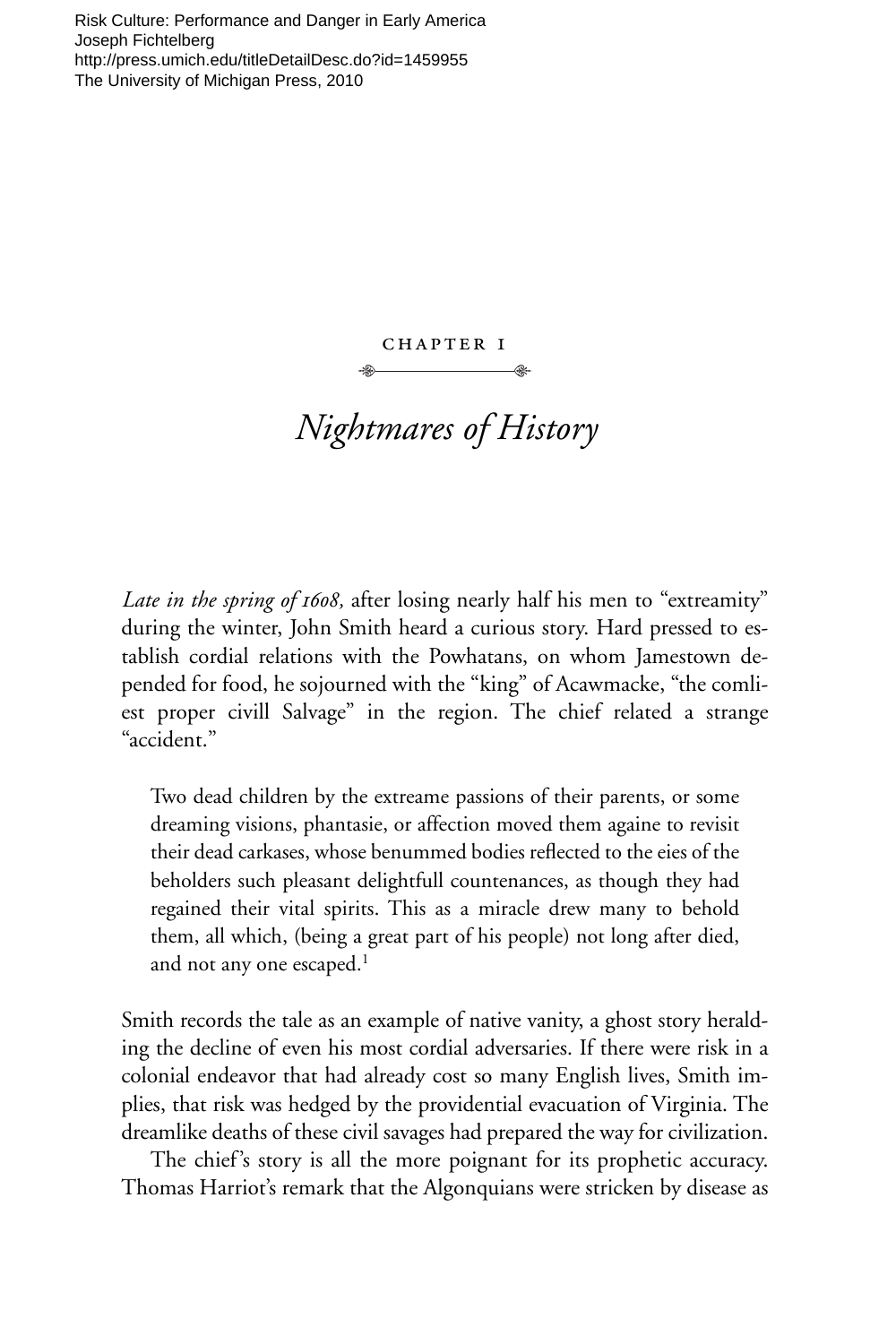if by "invisible bullets" seems painfully evident in the vision, as if the Powhatans were groping for a metaphor to explain the risks of contact.<sup>2</sup> The incident, if it really occurred, amounted to a ritual performance, as the mourners attempted to "revisit their dead" and, animating them, discovered the corruption in themselves. But despite the providential design at Acawmacke, the story could not but point to Jamestown's own "extreamity," the fruits of a hazardous adventure for which the English were not sufficiently prepared. The English, too, died in droves from mysterious illnesses conveyed, as if magically, through contact and neglect. Even if Smith had wanted to foreclose this cruel irony, the very force of the metaphor must have made it all too evident to his many English enemies. In short, a performance designed to celebrate the colony's triumph also underscored its jeopardy. In relating a narrative of contagion, Smith had signified his own risks as well.

The story of Acawmacke, however, is more than a metaphor for the dangers of contact. One of the earliest stories of its kind betraying English fears of contagion, it announces a pattern that I will explore in this book. At a moment of crisis, when the fledgling colony was near collapse, Smith seeks comfort in an account that confronts trauma through a double displacement: Indians, not colonists, suffered, and the dead returned to life. Yet the threat is apprehended not through a scene of apocalyptic dread but through a social ritual suggesting regeneration. It was as if the community had tried to weave new garments from its wounds, even if the garments were death shrouds. The dream thus served as a complex token in a cultural exchange in which both peoples enlisted ritual, rupture, and narrative to reflect on the hazards they endured.

The title of this book, *Risk Culture: Performance and Danger in Early America,* represents my attempt to think through the literary and historical implications of this encounter. How did early American writers weave their narratives around the traumatic displacements that all too often distinguished colonial and early national experience? Conversely, how was that experience domesticated, its dread diminished through communal rituals, exchanges, and stories? The phrase *risk culture,* which I borrow from the British sociologist Anthony Giddens, is intended to embrace these concerns. As Giddens argues, the story of modernity—that engine of social change driving the Western world since the seventeenth century—is one of the continuous and creative engagement of rupture, the productive destruction of the past. Modernity, Giddens writes in *Modernity and Self-*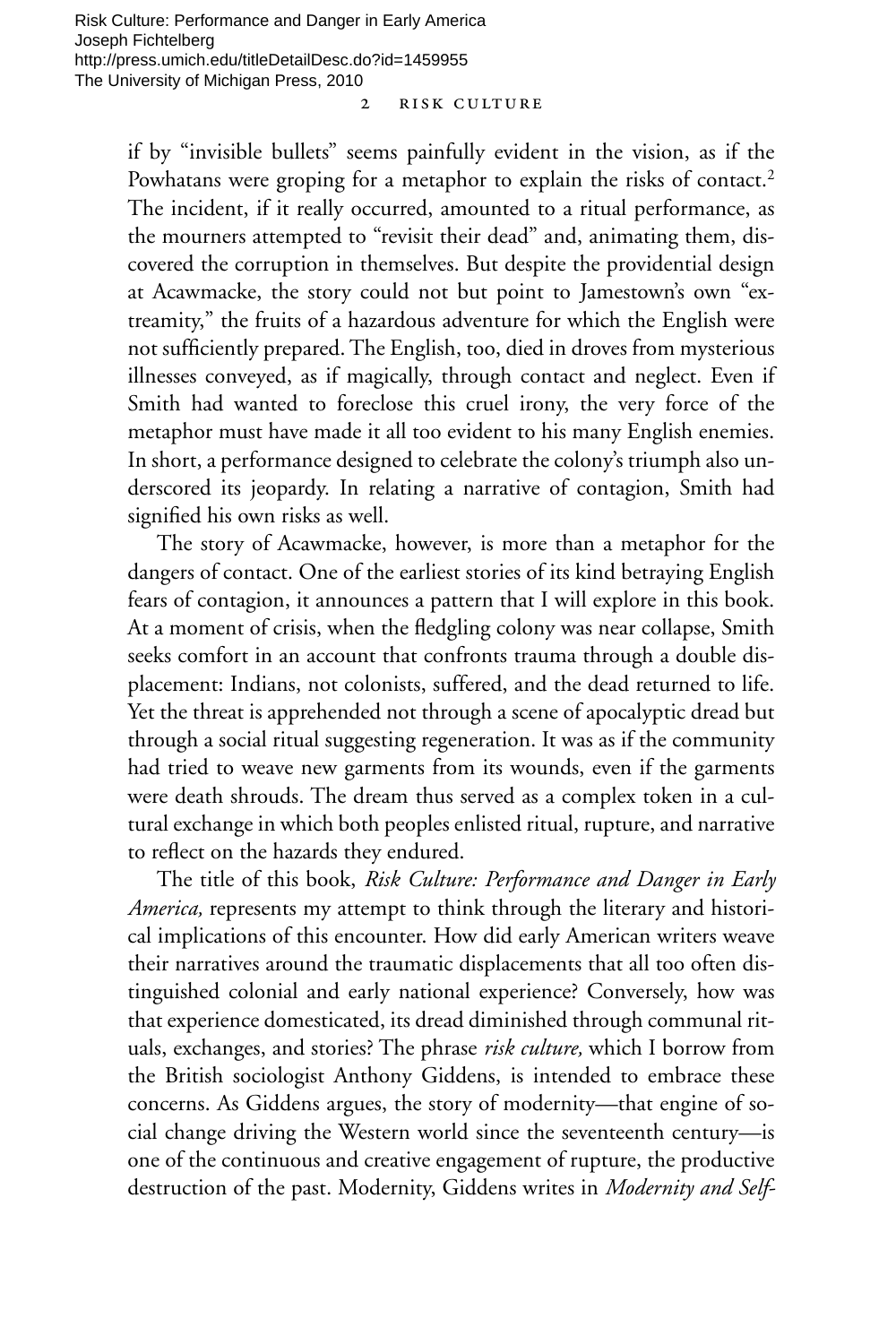nightmares of history 3 Risk Culture: Performance and Danger in Early America Joseph Fichtelberg http://press.umich.edu/titleDetailDesc.do?id=1459955 The University of Michigan Press, 2010

*Identity*, is a "risk culture"—not in the sense that "social life is inherently more risky than it used to be" but that "the concept of risk becomes fundamental to the way [we] . . . organise the social world."<sup>3</sup> Risk, as Giddens argues and as I shall try to demonstrate, is not merely a term for the accelerated production of hazards, since these are endemic to human and social life. Nor is risk necessarily baneful, as generals, thrill-seekers, and entrepreneurs have long understood. My title, then, seeks to capture the thoroughly mediatory role of risk in the texts and lives I will examine—lives that both apprehend risk through cultural performances and also nurture, as in a plasma culture, the risky social engagements their texts and actions bring about. These texts, in short, are the medium of cultural exchange that allowed early Americans to tell the story of modernity to themselves.

That last phrase is itself a risky one, suggesting the grand sweep of a history difficult to document. In our postmodern era, the very status of modernity has been called into question, as if the processes and assumptions that shaped Western experience for centuries are no longer valid. One sign of that rupture is the discussion of risk stimulated by Giddens and German sociologist Ulrich Beck. It was Beck's contention, in *Risk Society,* that the world has entered a new and dangerous phase in which nature and culture, tainted by industry, have turned on themselves. Whereas hitherto the rationalized world has been driven by the circulation of goods, now, Beck argues, we are overwhelmed by an effusion of ills that know no boundary or control. The tipping point, in Beck's apocalyptic scenario, was the 1970s, when the mounting toll of overproduction and overconsumption made industrial menace the new norm from which no one, rich or poor, could escape. Modernity had destroyed itself through its astounding yet cancerous success.<sup>4</sup>

Giddens's discussion of risk culture, though influenced by Beck's approach, is more balanced and expansive, tied as it is to a comprehensive view of social change. Over his fifty-year career, his thought has addressed three major concerns—a critique of sociological tradition, in such works as *A Contemporary Critique of Historical Materialism* and *The Class Structure of Advanced Societies;* an elaboration of a new theory relating social structure and action (*New Rules of Sociological Method, The Constitution of Soci*ety); and, most recently, an account of modern political and social conditions (*The Consequences of Modernity, Modernity and Self-Identity, Runaway World*—among many others). For Giddens, the impetus of modern history is not the Marxian contradiction of productive forces but what he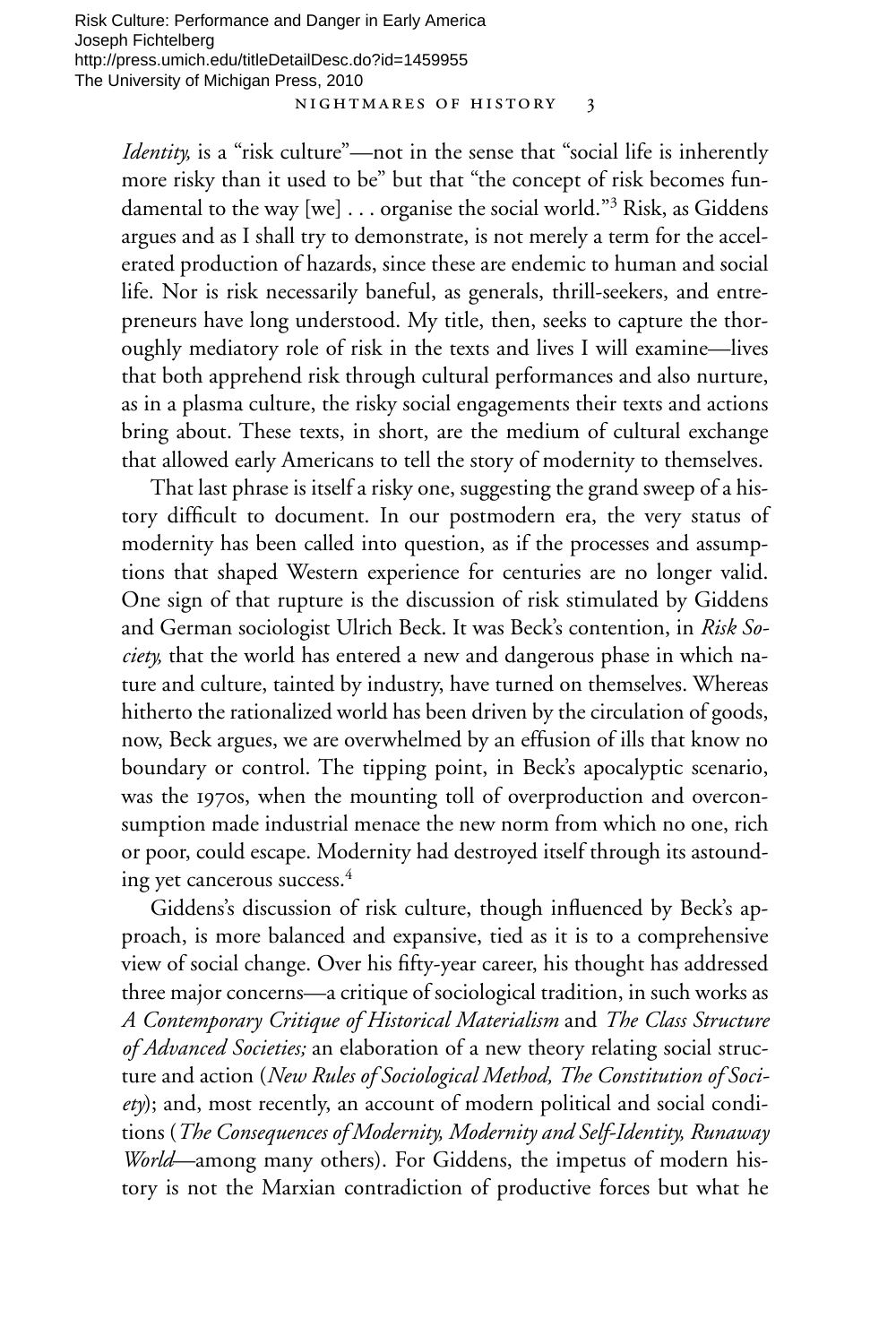calls "time-space distanciation"—the pursuit of social relations over ever greater removes. In traditional societies, village life is local life, universally conducted in the continuous presence of others. In such circumstances, social relations, the strategies through which individuals determine how to "go on," are rooted in old patterns modified to meet present needs. The rise of cities acted as "storage containers" disturbing this steady state and generating further stresses that would transform local life through economies of scale. A decisive shift emerged in the seventeenth century, as Europeans dramatically expanded beyond national and continental boundaries. "The advent of modernity," Giddens writes, "increasingly tears space away from place by fostering relations between 'absent' others, locationally distant from any given situation of face-to-face interaction." From this perspective, modernity is not merely the effect of displacement or extensive travel; rather, it is the psychological and social expectation that the local is penetrated by the foreign. Space and time are emptied out, Giddens argues, increasingly standardized in a gradual but radical process he calls "disembedding." Disembedded relations "lift out" social activities, both extending the range of individual influence and unsettling local habits; even as they heighten the need for trust among strangers, the dialectics of locality and distance, security and danger, mark the rhythms of the modern world. Under such conditions, even the simplest conduct may become revolutionary.<sup>5</sup>

By grounding his account of modernity in time-space distanciation, Giddens has sought an alternative to the Parsonian functionalism that still dominated sociology when he began his career. To the Parsonian emphasis on steady states and systemic imperatives, Giddens has opposed inherent principles of change. Although his weave of evidence is intricate, ranging through philosophy, psychoanalysis, linguistics, and anthropology, two strands may be isolated. Giddens argues that social structures are constantly revised through individual action. Structure, in his analysis, is not sovereign and remote but virtual and intimate; it is a fund of rules, resources, and practices "recursively organiz[ing]" social relations. Everyday action involves the continuous mediation between experience and innovation, the knowledge of how things are done and the freedom to improvise—each free act adding to the fund of expectation and desire in a process that Giddens calls "structuration." This stress on continuous reinvention is counterbalanced by the need for "reflexivity," the rational selfscrutiny imperative in the modern world. The activities of instrumental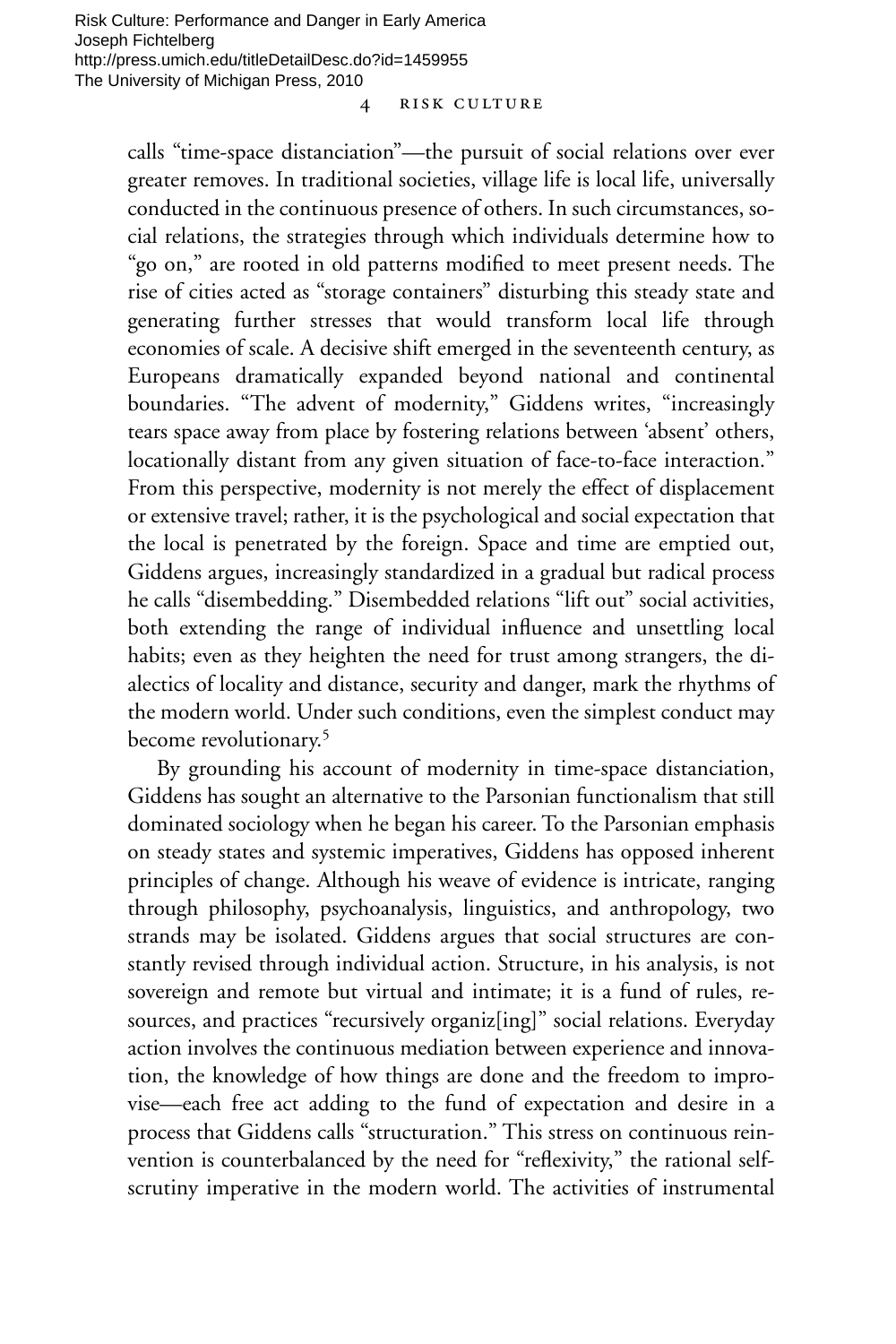reason demand constant monitoring and reappraisal, a process that comes to dominate not only technical production but all human affairs. In this fashion, human behavior increasingly reflects the risky natural environment that moderns have brought into existence: all actions are conditional; all stances are exploratory; no domain is secure. Both nature and culture have become sensitive to the continuous inventions and displacements that mark what Jürgen Habermas calls the modern "lifeworld."<sup>6</sup>

How are these concerns useful for a discussion of the early American figures I will examine? One more feature of Giddens's modern world picture might indicate their relevance. Among the prime disembedding agents, Giddens argues, are what he calls "tokens"—those symbols, like money, that can be readily exchanged over space and time and thus build the web of trust. Money—to which one might add credit relations—compresses time and entangles local affairs in complex networks, the full force of which is felt in the price runs and market shocks that have become all too common.<sup>7</sup> Tokens, it should be noted, may be productive as well as menacing and are not confined to economic relations. Indeed, as I shall argue, one of the chief tokens in the process of modernity to be discussed in this book are the texts and textual relations that John Smith and his successors wrote and undertook. Not only did their texts—circulated, marketed, and pirated—promote the extension of space and time by reaching far-flung readers, but they also contributed to the unsettling, critical scrutiny of the social relations they described. Like Smith's account of Acawmacke, the texts and contexts I will survey—from trial transcripts to newspaper reports; from novels and poetry to journals, sermons, and promotions—formed a pattern of continuous reflection and displacement that I have organized under the rubric *risk.* Risk—a word that acquired its current sense of "jeopardy" around the time that Giddens situates the rise of modernity—is my term for what Raymond Williams calls a "structure of feeling," that web of anxieties and expectations that has come to shape modern cultures, texts, and lives. Risk is the crisis of tradition and innovation played out through the disruption of space, time, and agency. Risk is the sensation of the normal under conditions of emergency.<sup>8</sup>

In making this claim, I recognize that I am running several additional risks of my own. First, the cultural relations I am seeking to describe may well be too elusive to be easily summarized with a word so capacious as *risk.* That modern people have become more mobile, that they write, trade, build, and battle at ever greater removes, is a commonplace, one that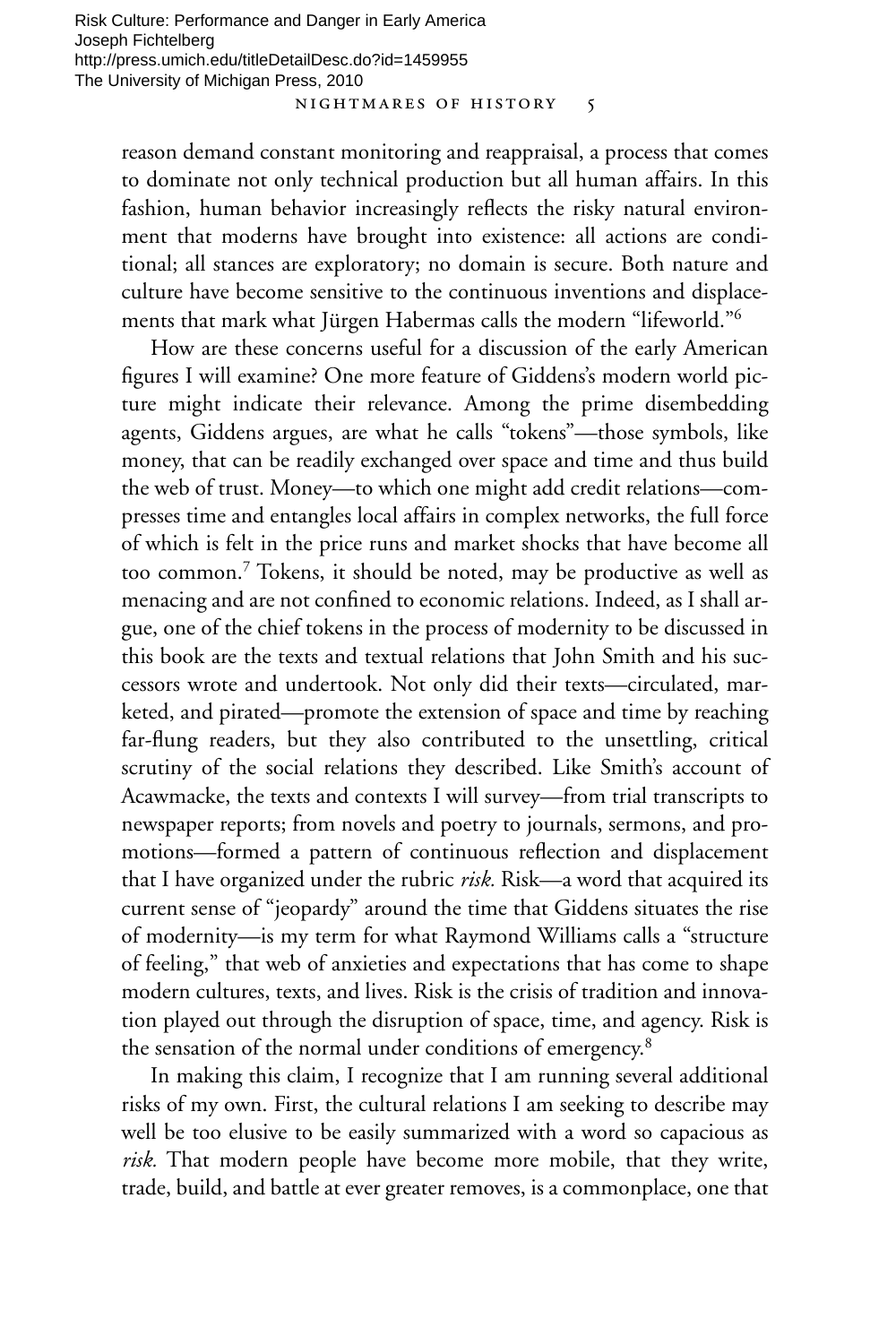does not necessarily imply a grand theory or equally grand literary claims. Second, Giddens's approach to modernity is only one in a very crowded field and can lay no more claim to accuracy than any of the analyses he has himself criticized. Indeed, Giddens's theories have excited considerable resistance from sociologists who claim that his work is too abstract, a congeries of intellectual influences that make it difficult to test or evaluate.<sup>9</sup> Third, my approach will not be rigorously sociological. I do not seek to write a study in the sociology of literature, in which texts are extensions of social processes, the evaluation of everyday conduct by other means. I am using risk more as a topos than as a sociological category, as a means to situate writers and readers in a complex change that the works I examine both shape and memorialize. Insofar as Giddens's claims are accurate, this topos should be visible in early American texts marked by the disruption of traditional practices. Yet, as Giddens observes, those very disruptions become part of the cultural formula for "going on," so that the interferences continuously alter attitudes and actions. It is this process of adjustment, rather than its theoretical entanglements, that I intend to explore in this book.

One aspect of my project might serve to distinguish it from Giddens's approach, as well as to respond to some of the objections of his critics. Giddens's discussion of time-space distanciation has been singled out by such geographers as Derek Gregory and John Urry for being insensitive to the local textures of movement. The habits and diversions of daily life cannot be captured, they claim, through a theory that imagines time as uniform and space as invariant; each dimension is sensitive to the pressures of accident, imagination, and desire.<sup>10</sup> One could make a similar point regarding Giddens's view of historical change. The inexorable conduct of rational agents pursuing calculated advantage across an ever-expanding field does not quite capture the experience of dread and longing conveyed in the story of Acawmacke. Missing, I shall argue, is one final, crucial dimension, that of the performative. Smith's relation of the chief's tale not only recounts a performance but is performative in the linguistic sense of using words to effect actions. The account of the disastrous ritual inverts the colonists' jeopardy and enacts a double vow: the failed promise of resurrection entailed in the dream, and the extended promise of Smith's text that Jamestown would avoid the Powhatans' fate. That so many Virginians died testifies to the instability of such performative engagements.

The encounters I shall explore in *Risk Culture* are mediated and made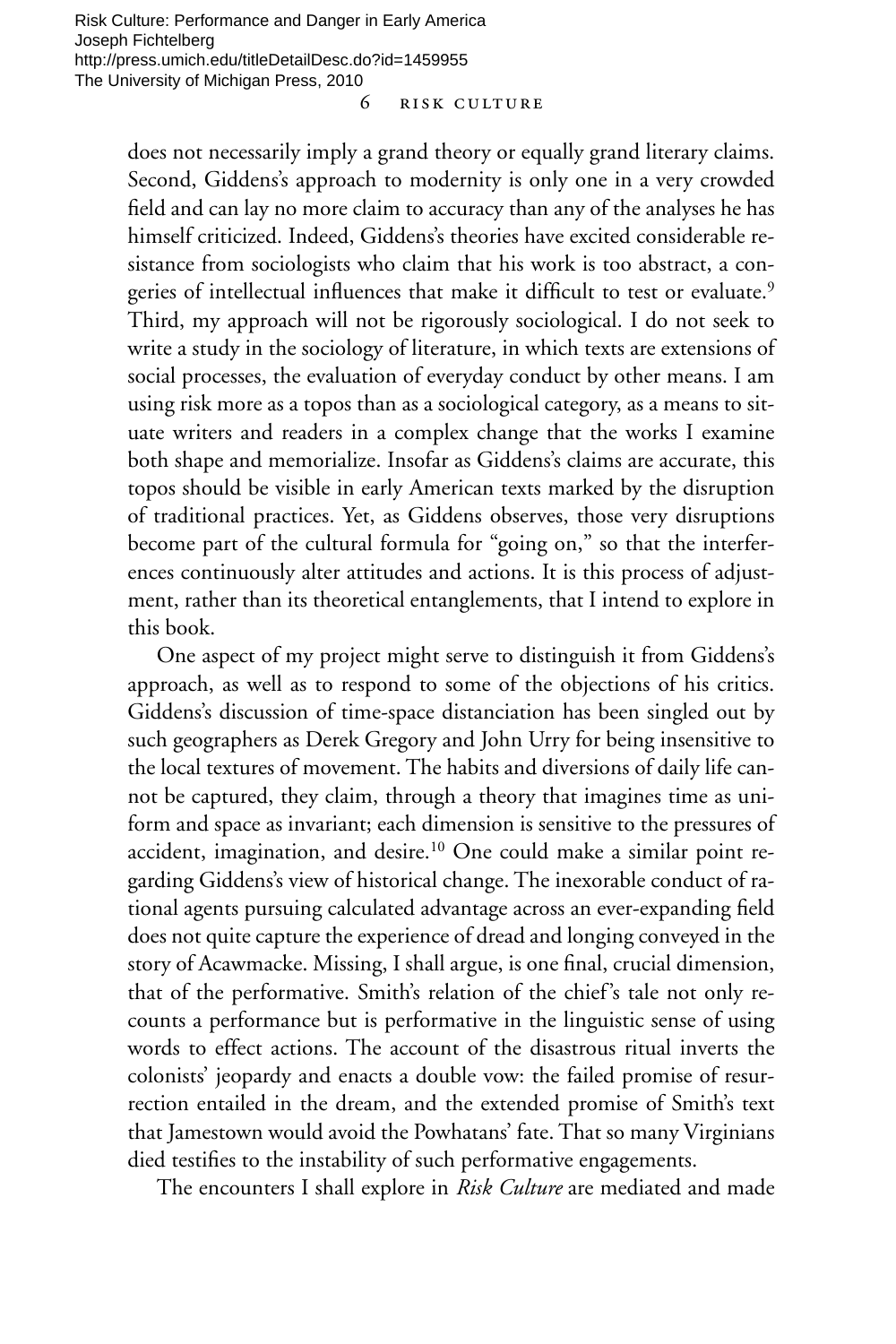nightmares of history 7 Risk Culture: Performance and Danger in Early America Joseph Fichtelberg http://press.umich.edu/titleDetailDesc.do?id=1459955 The University of Michigan Press, 2010

possible by these performative relations. I will use the term *performative* in a variety of ways. In the sense first announced by J. L. Austin, the performative is an expression that does work or accomplishes an end, such as the pronouncement of wedding vows. This revolutionary insight into language use has been complicated by several recent thinkers, including Jacques Derrida and Judith Butler, who point to an opposing effect of the performative—not to secure but to unsettle social order through the appropriation of everyday language. If words can do work, they argue, then words can be made to do subversive work through their citation in radically new or threatening contexts. These observations, in turn, have led to a host of studies exploring how words, gestures, and performances have made subjects of servants and have given subalterns a measure of authority. The performative, that is to say, has become a trope for the mutually challenging effects of language and power. In this expanded sense, the performative dissolves, in some measure, the difference between texts and actions, or rather, incorporates text and action in a wider field in which words and deeds are aspects of the same cultural expression.<sup>11</sup>

Viewed from this perspective, the performative is very close to Giddens's concept of structuration. It provides a means to think through the relations of action, language, and order and to view them as a sensitive and malleable system. An emphasis on performance and the performative will also allow me to focus on the local resistances and adjustments made by actors coping with the risks of modernity. Their texts suggest a double strategy. Relying on the power of words to secure order, they looked to the past, recording and enacting old attitudes even as they situated them in radically new circumstances. Like Smith recounting an Indian dream, they repeated narratives and behaviors in a manner that made them rich and strange. The very extravagance of these familiar performances transformed the texts into blueprints for altered behavior, even as such new behavior was rendered in accounts that attempted to extend traditional acts. In this manner, the production of narratives in an environment of risk resembles that reflexiveness Giddens underscores as a key trait of modernity. In risk narratives, the practice of self-scrutiny helped to dislodge the settled world.

My exemplars of this process are refugees and wanderers—adventurers like John Smith and Aaron Burr, hounded from office and seeking land; migrants like the Barbadian Salem "witch" Tituba, who fantasized spectral flights to Boston, or the itinerant John Marrant, evangelizing in Nova Scotia; abandoned women like Charlotte Temple and women abandoned like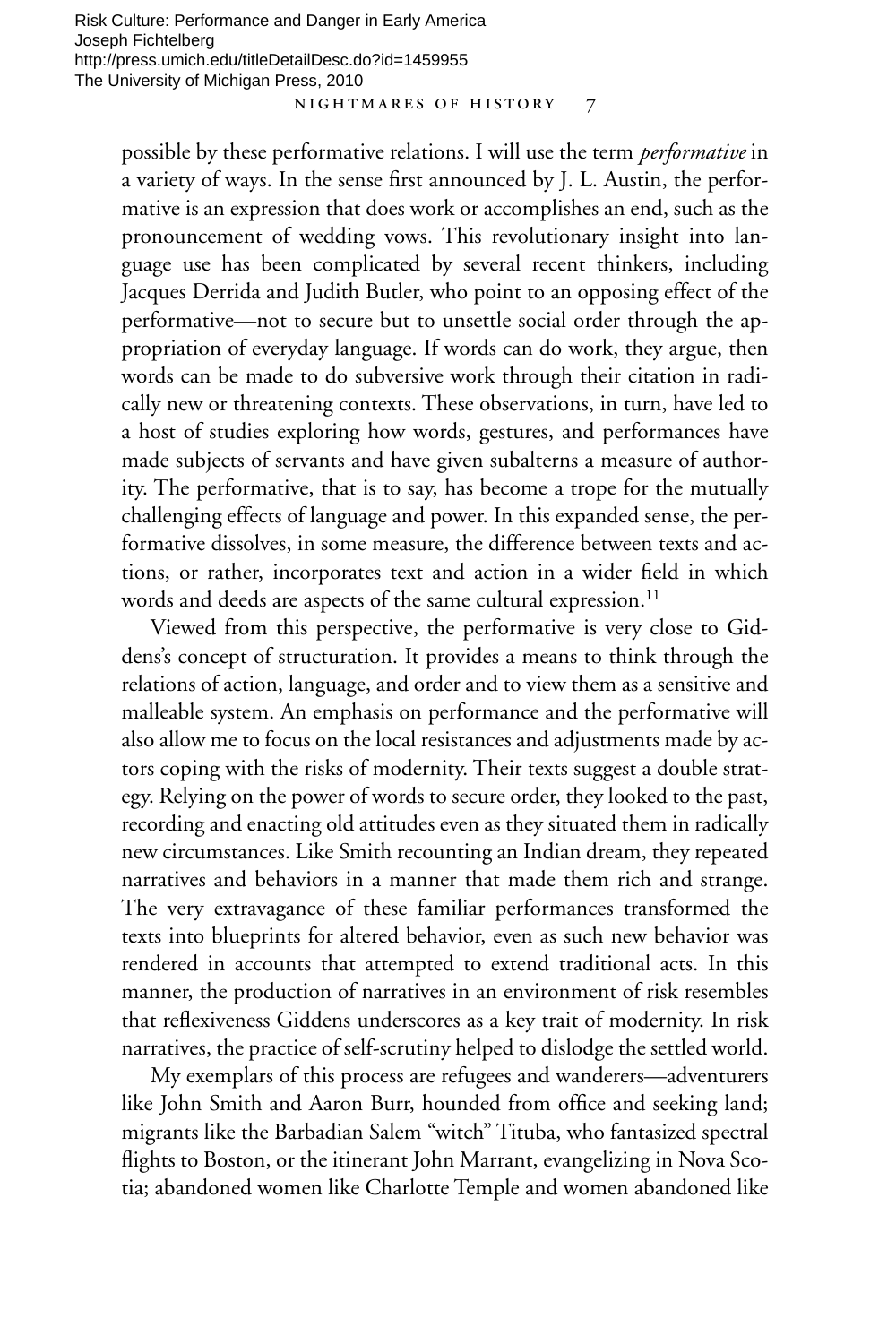Charlotte's fictional sister Meriel Howard. These figures experience risk viscerally. Stunned by their sudden loss of certainty, they grope for a vocabulary of bodily ills—the Salem accusers' charges of physical wounds, Phillis Wheatley's preoccupation with death, Marrant's catalog of suffering. Yet these are not isolated preoccupations. They flow from the threats to shared values that force these writers to improvise, to provide a performative response. Values that we now associate with the public sphere, attitudes of trust, performative rituals of vows and oath taking, ideals of authority reinforced through performances of honor, patronage, or marriage are all cast in doubt for these writers, and their texts grope for a response to uncertainty. Yet the writers also experience their losses in larger terms not merely as personal misfortune, but as disruptions in the nature of authority itself. Like John Smith at Acawmacke, risk narrators attempt to refashion the world with words and, in doing so, confront the limits of their agency and power.

This emphasis on agency distinguishes *Risk Culture* from many recent literary critical investigations of risk, which tend to emphasize representation rather than action. The largest class of such studies, including Nicky Marsh's *Money, Speculation, and Finance in Contemporary British Fiction,* Michelle Burhnam's *Folded Selves,* Gail Houston's *From Dickens to Dracula,* and Jennifer Jordan Baker's *Securing the Commonwealth,* addresses economic risk. Literary texts make threats visible, these writers argue, but they also blunt their impact. According to Elaine Freedgood, whose *Victorian Writing about Risk* is the most subtle discussion to date, nineteenth-century British writers imagined risk in order to dispose of it, offering "modern cosmologies" that made the world safe for the risk takers themselves. This emphasis on representation and ideology may also be seen in a second group of studies treating environmental risks. In Ursula Heise's *Sense of Place and Sense of Planet* and Lawrence Buell's *Writing for an Endangered World,* literary texts are crucial in exposing the perception of risk, the ways in which works of the imagination may enhance the dry statements of insurers and statisticians. Such studies, while valuable, however, keep risk at arm's length—as a context or a container for reflection. The writers I discuss, by contrast, make risk personal. Their texts, like the trials they record, attempt to wed the *experience* of risk to its apprehension and to make writing the means and the measure of action. To record risk, these writers demonstrate, is at once to constitute, to master, and to yield to its disruptive power.<sup>12</sup>

I will try to demonstrate these claims through close readings of texts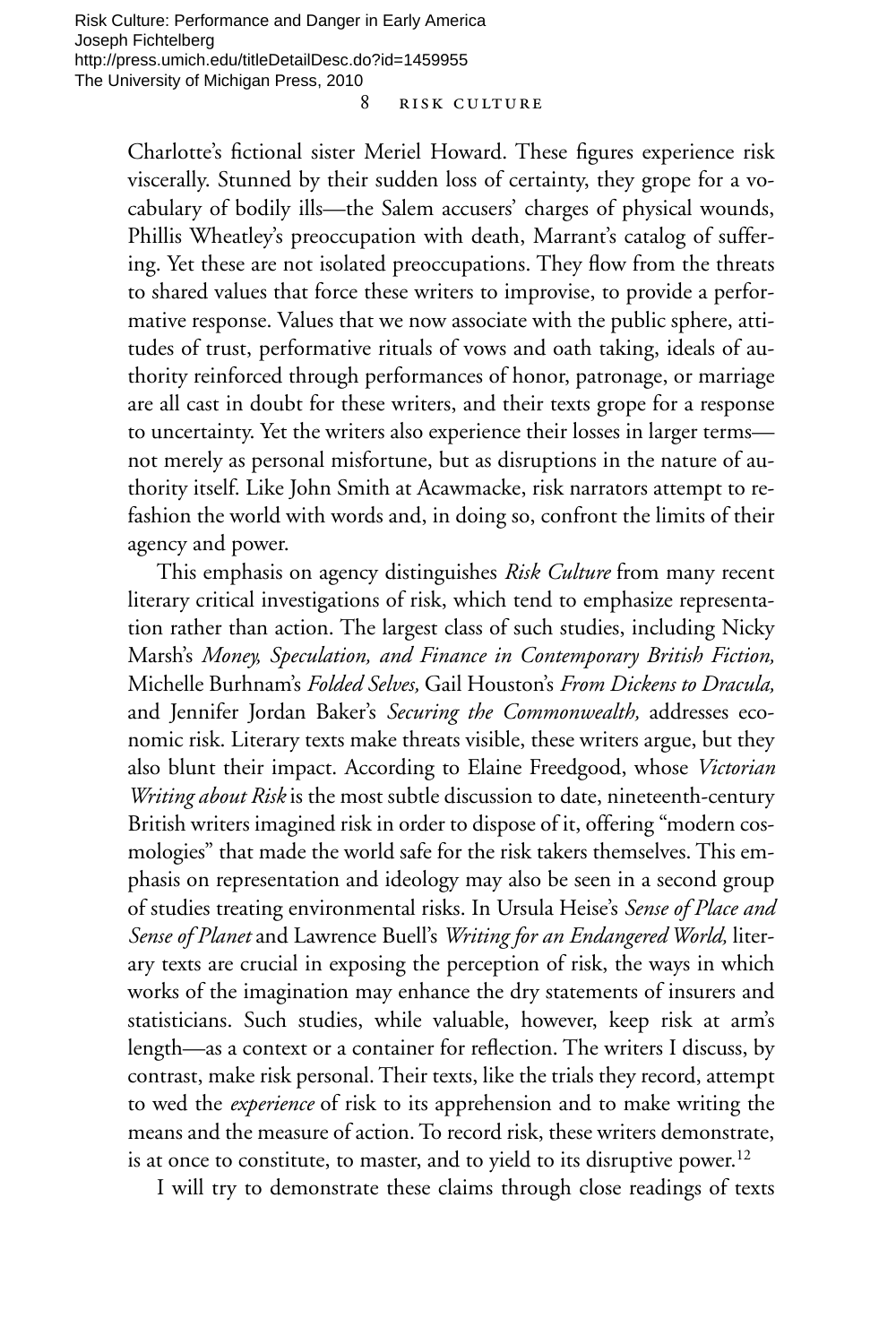nightmares of history 9 Risk Culture: Performance and Danger in Early America Joseph Fichtelberg http://press.umich.edu/titleDetailDesc.do?id=1459955 The University of Michigan Press, 2010

and circumstances that have provided a cultural vocabulary for risk. Chapter 2 examines John Smith's many accounts of his adventures as an attempt to secure the promise of colonial expansion in a milieu where the very meaning of promise was decisively changing. In both England and Virginia, the courtly world of status and honor was yielding to riskier relations of contract and trade—relations that Smith would attempt to mediate in a complex and shifting manner. Already in his youth, the performative function of promising and oath taking, preserved in elaborate state-supported ceremonies under the Tudors, was giving way to political and material strains represented with equal force by Puritan casuists and by tradesmen given wider legal authority to make their own bargains. Promising was no longer restricted to the domain of courtly ceremony; it had been appropriated by an array of cultural Others who used this performative act to assert their own authority. Smith's accounts of Virginia both exploit and resist these opportunities. Bargaining with the Powhatans for food, he falls back on the courtly language of obligation, a language that competes throughout his narratives with a rhetoric of shame and loss. To avoid the risk of pollution, of turning into the very "salvages" he seeks to dominate, he must turn to performance in the literal sense, staging colonial encounters as dramatic set pieces. Yet at such moments as his citation of the dream of Acawmacke, he also glimpses the costs of these performances in a heightened sense of his own exposure. His narratives of mastery put colonial dominance itself at risk.

Chapters 3 and 4 use the religious vocabulary of dread to examine threats to personal agency. In chapter 3, I focus on the clash of ritual and testimony in seventeenth-century Massachusetts. While Puritan ritual has often been depicted as a cohesive force binding communities, close attention to Puritan testimony may tell a different story. Just as John Smith sought to gain mastery in an entangling logic of performance that undermined him, so the Puritan ministers John Fiske and Samuel Parris enacted rituals that challenged their authority. For Fiske, pastor of a church in Wenham, just north of Salem, the contradiction involved the performative nature of church discipline. All communicants were required to narrate their personal encounter with the Word, enunciated in the private and compromised language of the sinful believer. When ministers had to discipline unruly members, as Fiske did with one George Norton, they were faced with the dilemma of using the fallen testimony of neighbors and rivals to discern spiritual truths. That testimony was bound up with a host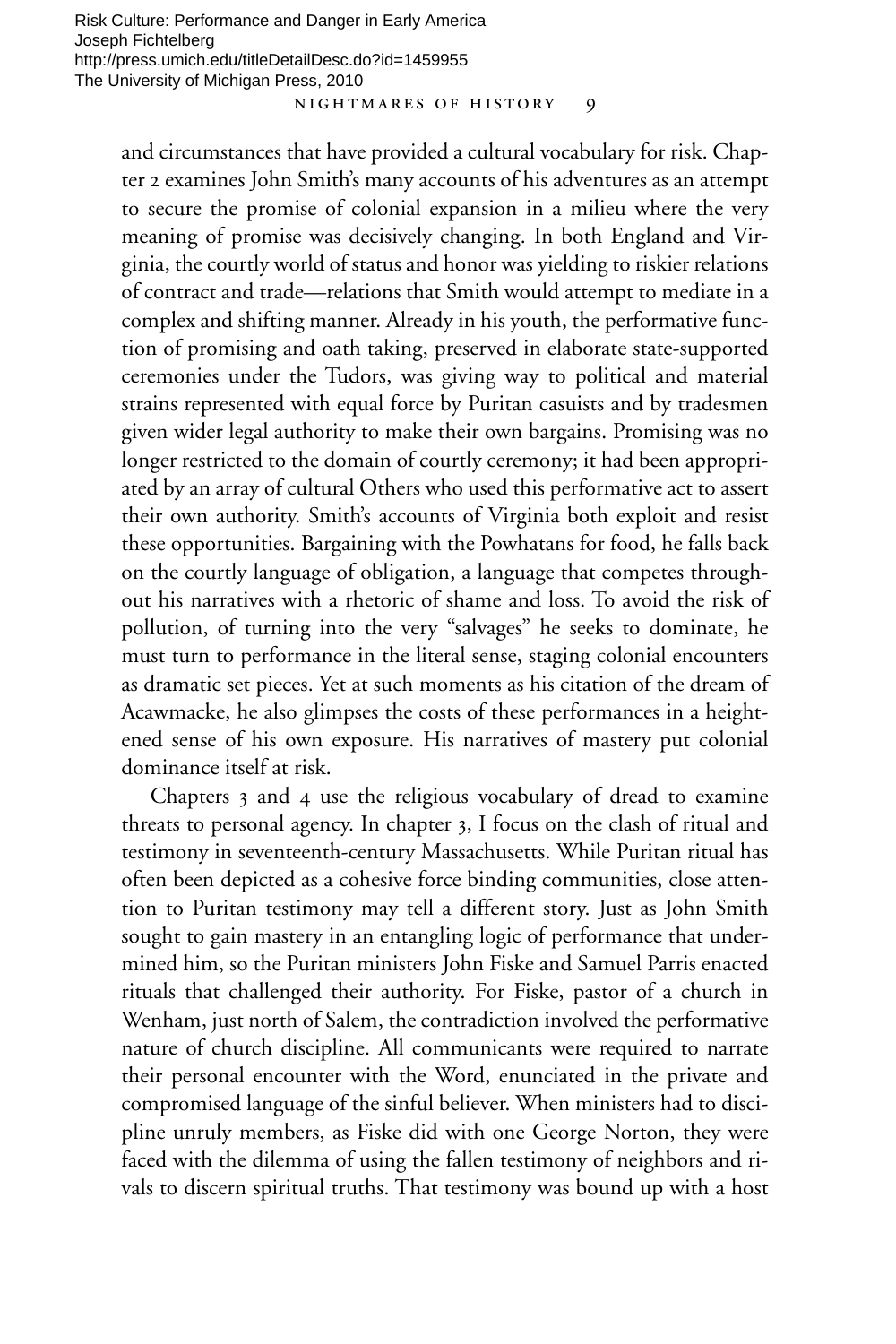of worldly concerns, conflicts over property, social standing, and the pressures of in-migration that turned church discipline into a trial of disembedding agents. For more than a year, Norton teased and frustrated the church that wanted to humble him, and in doing so, exposed the fragility of ritual speech. If spiritual testimony were open to such doubt, Fiske found himself wondering, on what basis could he trust his own motives and judgment?

The Salem crisis disclosed the risks of ritual in sublime episodes of traumatic displacement, as accused witches like Tituba claimed to be bodily transported and as accusers like Mercy Lewis imagined confrontations with ghostly bodies. Here displacement took on a terrifying power, as Salem villagers struggled with the shocks of war and social change. However, as I will argue, the source of these traumatic rifts lay not in novelty but in the uses of a tradition conveyed in the sermons of Samuel Parris, minister of the Salem church. The hypnotically repetitive sermon cycles that Parris delivered to celebrate communion in the years surrounding the witchcraft crisis were of a piece with the gossip, recriminations, and testimony involved in the Salem trials. All of these linguistic events were performative in both the strict and the extended sense: they used language to create and enforce the illusion of community. Yet that language also incurred a frightening risk, for the hallucinatory testimony was but the distorted repetition of Parris's own words. The sacred language that bound the community was also the means of its undoing.

Chapter 4 transfers these concerns to the black Atlantic. Both Phillis Wheatley and John Marrant were Calvinists for whom threats to the body were literal—Wheatley by virtue of her enslavement, Marrant through his painful ministry to freed slaves in Nova Scotia after the Revolutionary War. Like Tituba, who used her performative power to translate Parris's warnings into narratives of possession, Wheatley and Marrant use the terror of Calvinist sin to figure both their frailty and their authority. Both writers responded to the ferment of the period, its expanded possibilities for mobility and personal expression, with a mixture of reticence and assertion. Wheatley's finely crafted poetry was literally performative—delivered before her master's friends in Boston and, after the publication of *Poems on Various Subjects* in London, securing her freedom. Her words, from this vantage, had an obvious spiritual and social authority. Yet Wheatley's aesthetic was rooted in spiritual assumptions that also denied power. As an heir of the Great Awakening, she was drawn to scenes of traumatic fail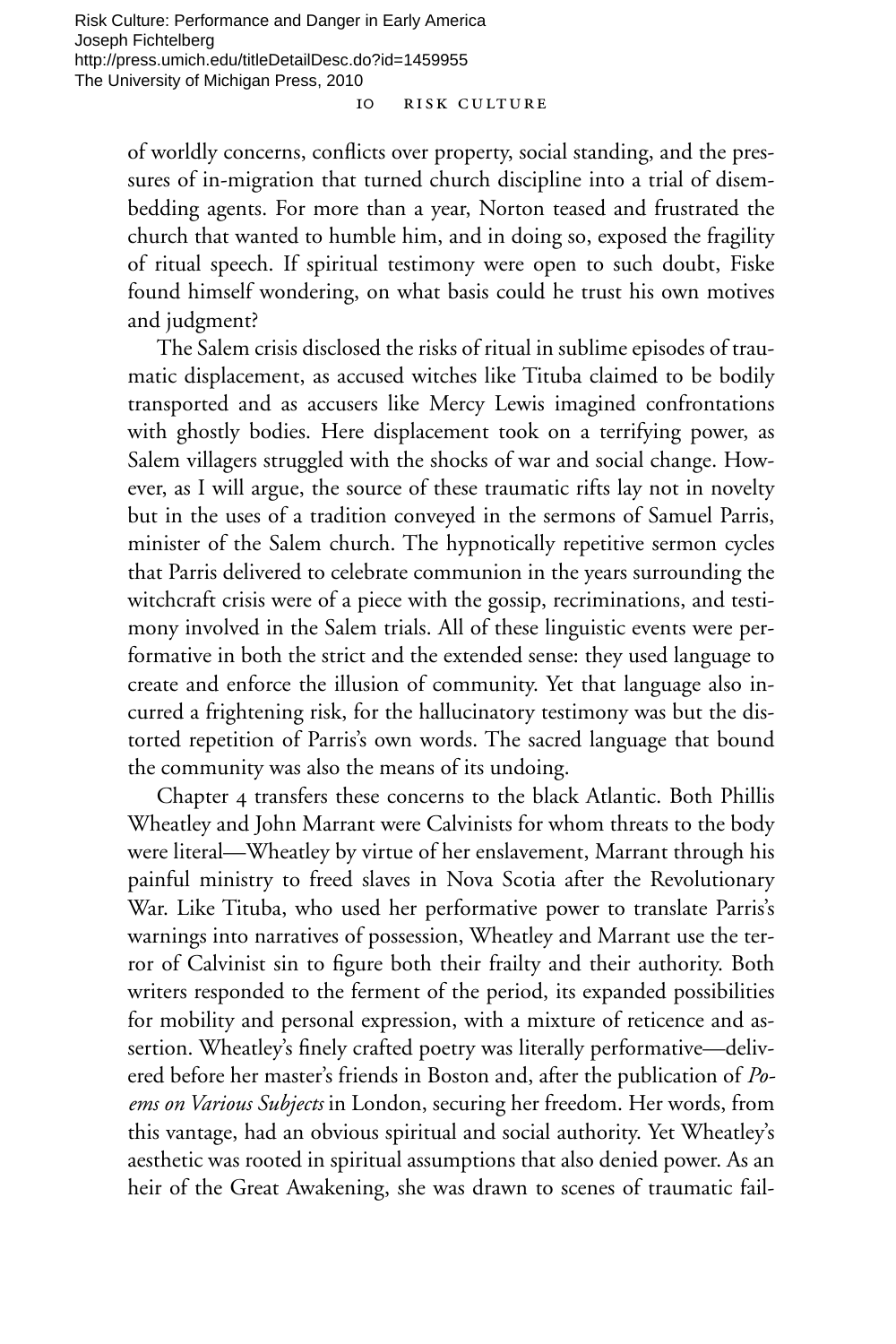ure—hurricanes, sudden deaths, biblical depictions of slaughter—as a means of preaching to her readers. Enunciating these catastrophes, she forced her audience to confront the Calvinist sublime and to acknowledge that terror as their animating principle. Yet in doing so, Wheatley was also forced to confront her own abysses, the limits of thought and feeling that everywhere circumscribed her freedom. Hers is a chastened aesthetic in which performative power declares and undoes itself.

That same performative ambiguity characterizes John Marrant's *Journal,* the only extended work that he wrote himself. This account of the minister's sojourn in Nova Scotia has recently been seen as a testament to recuperative power. Whereas Marrant, like the expatriate slaves who took refuge in Canada after the Revolutionary War, suffered physical and mental distress in an unforgiving land, he preached a revolutionary rhetoric that, it is claimed, had redemptive force for his listeners. But if some of Marrant's sermons suggest the performative power of what Henry Louis Gates Jr. calls "signifying," a far larger share of the *Journal* testifies to his subtle mixture of impotence and assertion. Contending with Canadian Methodists, or "Arminians," vying for the same souls, the Calvinist Marrant had to present himself as the passive recipient of God's grace. Hence his account, unlike many Methodist journals of the period, is a record of failed progress—of weakness, of illness, of the terrors of abandonment, of silence. These episodes, which echo the weakness and silence of his auditors, suggest a complex exchange in which assertion rests in failure, and inspired language emerges from the inability to speak at all. If Marrant can lay claim to spiritual authority, it is the authority of one who recognizes his own abjection. Like Wheatley, he turns his experience into both a revolutionary emblem and a testament to the continuing subjection of black bodies.

Where Wheatley and Marrant addressed the risks incurred by African Americans, Susanna Rowson—actress, novelist, immigrant, nationalist imagined the terrors faced by women betrayed by the promises that secured the public sphere. If, as Giddens argues, the modern world functions on trust established between distant actors through media of exchange like money, then Rowson portrayed a nightmare world where trust is routinely violated, women abandoned, and men undone by avarice. In chapter 5, I examine two of Rowson's novels, *Charlotte Temple* and *Trials of the Human Heart,* performances that, taken together, represent the fall and redemption of public virtue. Though each novel depicts a long-suffering heroine,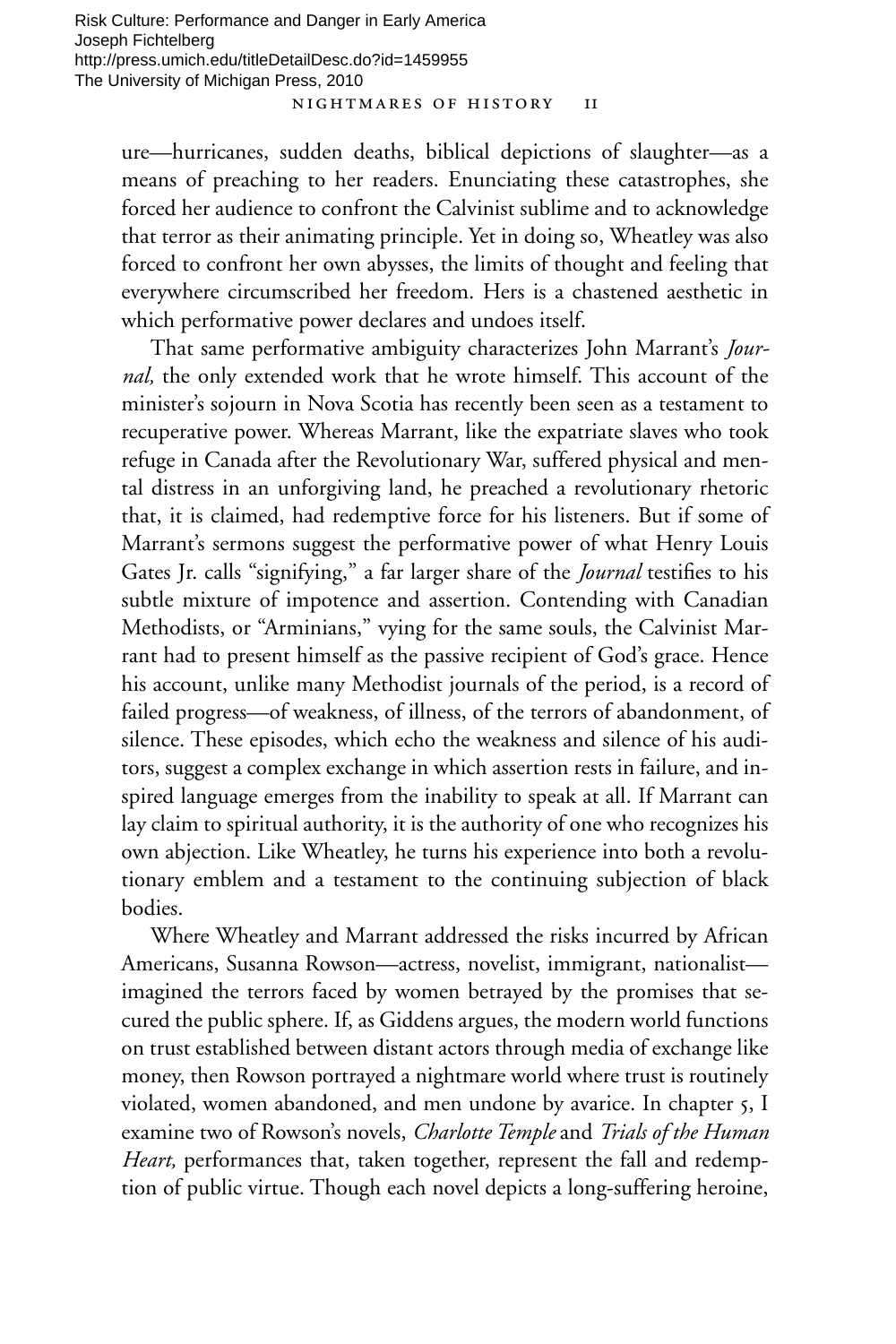their problems are in many ways opposed. Charlotte, a disgraced youth forsaken by her lover in America, ends life shivering, wandering, and half mad. Meriel Howard is a self-sacrificing wife in England who must repeatedly defend her staunch virtue against predatory men. Uniting the novels is a keen sense of social disorder. The Revolutionary War hovering over *Charlotte Temple* is a symptom of a greater unrest that Rowson shrewdly associates with the rise of the public sphere. Just as the new political order depended on the exchange of oaths to secure virtue, so Rowson imagines a society in which oaths and obligations are routinely violated and trust is shattered. Far from the orderly exchange of vows imagined by liberal apologists, Rowson's risky world was governed by unrestrained desire precipitating ruin. But if the novelist uses her best seller to imagine the terrifying collapse of civility, the later novel attempts to restore order by examining the contingencies of slander and honor. Incited by an attack leveled at Rowson by the incendiary critic William Cobbett, *Trials of the Human Heart* explores how even the most virtuous women may be debilitated by scorn. Yet the heroine's severe suffering, marked by brushes with incest, bankruptcy, infidelity, and the theft of her very identity, also suggests a performative strength. If the liberal order risked chaos through its absorption in unruly desire, Meriel Howard, a heroine whose public scorn and debased marriage make her an emblem of ruined trust, would show how the gift of undying chastity could restore honor to public affairs.

Where Rowson imagines the earnest redemption of the public sphere, Aaron Burr represents its emphatic ruin. Standing over the wounded former secretary of the Treasury Alexander Hamilton, Burr suggests the triumph of avarice over honor, even as the duel was fought in accord with the gentleman's code. Indeed, Burr is often seen as the living threat to republicanism—a self-serving opportunist who used public office to advance his own career. Yet, as I argue in chapter 6, the effect of his most spectacularly avaricious act, the alleged western conspiracy, was to legitimate a far more risky public order premised on the force of unrestrained desire. For months, Burr had been rumored to be plotting an insurrection that, by seizing Louisiana land in consort with Spain, would make him the emperor of Mexico. Such fantasies, expertly stoked by Burr himself, fed the former vice president's need to remain an actor on the national stage. But the conspiracy took on a life of its own, and in the rampant speculation broadcast from newspaper to newspaper, a national contest began to take shape, one that pitted the uncertainties of ownership and enterprise